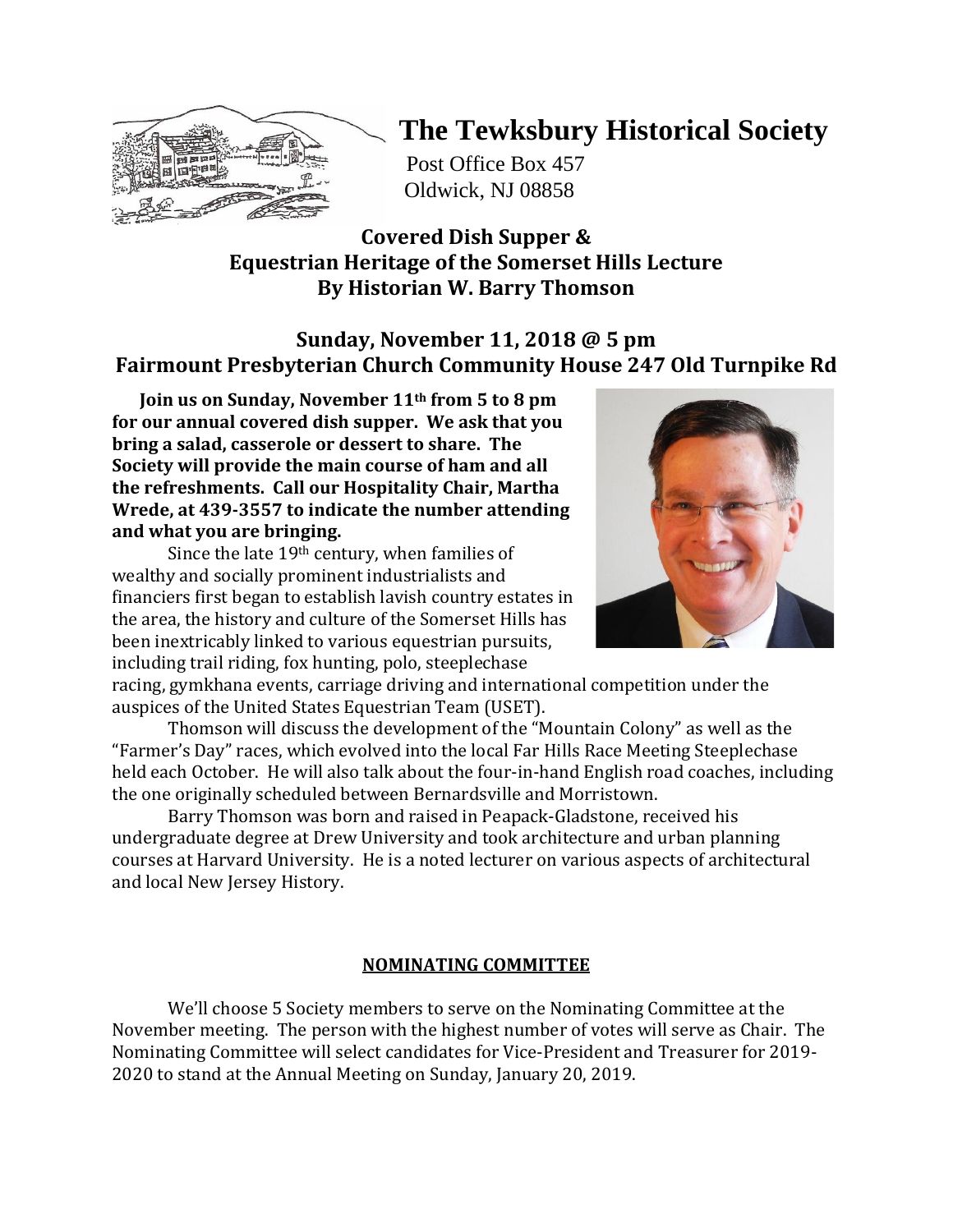#### **15th ANNUAL CHRISTMAS ANTIQUE SHOW**

Our 15th annual Christmas Antique Show will be held at the Old Turnpike School, Route 517, Fairmount, on Saturday, December 1st from 10 a.m. to 4 p.m. and Sunday, December 2nd from 11 a.m. to 3 p.m. The show is managed by professional show manager Bob Lutz. This year's show will have 53 quality dealers. The admission is \$8.00 per person or \$7.00 with card available from the Society or ad from the local paper.

We need volunteers to help set-up the Society's Booth on Friday, November 30<sup>th</sup> at 5 pm and to dismantle it on Sunday, Dec. 2nd at 3 pm. We also need help with parking on Sat. Dec. 1st from 8:30 am to 12 Noon. If you can help please call Shaun at 908-439-3054.

The Society will again be having its own booth to sell antiques and is looking for donations of antiques. If you have any that you would like to donate please call Headquarters at 908-832-6734 and leave a message. We'll reply, can pick them up from you and we'll also provide a letter acknowledging receipt.

#### **HEADQUARTERS OPEN – HOLIDAY HOURS**

Headquarters will be open to visit our displays and purchase that special item for gift giving:

| Saturday December 15 | 9 am to 12 pm |
|----------------------|---------------|
|----------------------|---------------|

#### **2019 CALENDAR OF EVENTS**

| Sunday, January 20  | 1 pm                           | Annual Meeting & Program: New Jersey<br><b>State Parks by Kevin Woyce</b><br>60 Water Street, Mountainville                      |
|---------------------|--------------------------------|----------------------------------------------------------------------------------------------------------------------------------|
| Sunday, February 17 | $12 \text{ pm} - 4 \text{ pm}$ | 30 <sup>th</sup> Anniversary Celebration & Open<br>House<br>Refreshments & Historical Displays<br>60 Water Street, Mountainville |
| Sunday, March 17    | 1 pm                           | Meeting & Program: "New Jersey<br>Originals" by Linda Barth<br>60 Water Street, Mountainville                                    |
| Saturday, April 27  | $8$ am $-3$ pm                 | Oldwick Tag Sale<br>Oldwick Carriage House, 5 James Street                                                                       |
| Sunday, April 28    | 1 pm                           | <b>Walking Tour Of Mountainville</b><br>Led by Tewksbury Historian<br>Shaun C. Van Doren<br>60 Water Street, Mountainville       |